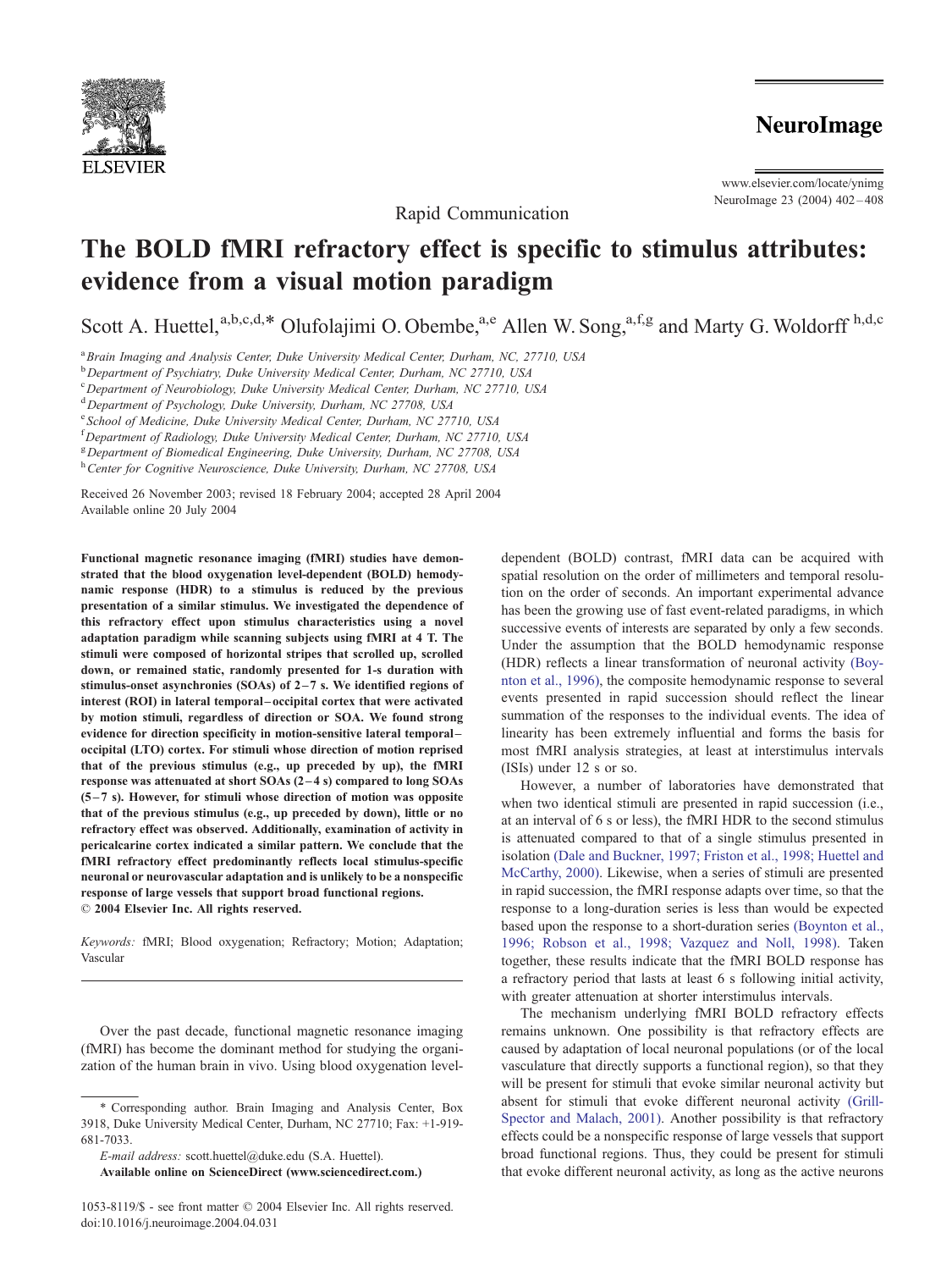were within a larger functional area (e.g., one that supports multiple stimulus attributes). These two possibilities are not distinguishable in most studies of refractory effects, because those studies have typically repeated identical stimuli. However, they can be deconfounded by manipulating whether stimulus attributes repeat or change over successive trials [\(Boynton and Finney,](#page-5-0) 2003; Grill-Spector and Malach, 2001; Soon et al., 2003).

To investigate whether the fMRI refractory effect depends upon adaptation to stimulus attributes, we presented visual gratings that moved either upward or downward within a rapid event-related design. We chose simple motion stimuli because they can differ in direction but share all other physical properties and because motion-selective areas (MT/V5) in lateral temporal – occipital (LTO) cortex are not contiguous with primary visual regions, so these regions can be easily distinguished. We hypothesized that if the fMRI refractory effect is due (at least in part) to underlying refractory effects in local neuronal responses, then there should be larger refractory effects for stimuli that share attributes (i.e., same direction of motion) than for stimuli that have different attributes (i.e., different direction of motion). Conversely, similar refractory effects regardless of stimulus attributes would suggest that the BOLD fMRI signal operates on a spatial scale coarser than that of directional processing.

# Materials and methods

#### Subjects

The fMRI sample consisted of 11 young adults (seven female, four male; mean age: 25 years). All had normal or corrected-tonormal visual acuity, and none reported any history of neurological injury or illness. Data from an additional three subjects were excluded due to poor behavioral performance (described below), and two additional subjects were excluded due to excessive head motion. The study was conducted under the guidelines of the institutional review board of Duke University Medical Center, and all subjects provided informed consent for their participation.

## Experimental task

Subjects fixated on a small cross at the center of the display (total field of view:  $20^{\circ} \times 16^{\circ}$ ). Surrounding the fixation cross was a pattern of horizontal white bars (spatial frequency: one cycle/6 $^{\circ}$ ). Each white bar was overlaid with higher frequency black bands (spatial frequency: one cycle/ $0.6^{\circ}$ ) to increase visible contrast. Static black bars covered  $2^\circ$  around the vertical and horizontal meridians. Stimuli were presented using the CIGAL environment [\(Voyvodic, 1999\)](#page-6-0) and were viewed by subjects using LCD goggles (Resonance Technologies, Inc.).

There were three types of experimental trials: upward motion, downward motion, and static. On motion trials, the stimulus scrolled upward or downward for 1 s at a rate of  $12^{\circ}/s$ , ending at the starting point in the cycle, while on static trials, the stimulus did not change (i.e., static trials were indistinguishable from the intertrial interval). The static trials were equivalent to what have been called ''nostim'' or ''null'' trials in other fast-rate studies and were included to aid in estimation and removal of overlapping responses from adjacent trials in the stimulus sequence. The three trial types (moving up, moving down, static) were presented equally often in a randomized order, with stimulus-onset asynchronies (SOAs) randomized between trials in 1-s increments from 2 to 7 s. Subjects participated in an average of 8.8 experimental runs, each 5 min in duration, for a total of approximately 180 stimuli of each trial type (distributed across the SOAs). To ensure attention to the display, subjects pressed a button to the infrequent and random appearance of a white  $1^{\circ}$  border which surrounded the stimulus display for 84 ms. All subjects included in the analyses had detection rates of 95% or greater. Three excluded subjects had detection rates of 64%, 50%, and 30%.

## FMRI parameters

Functional images were acquired on a 4T GE NVi scanner (Waukesha, WI) using a BOLD-sensitive spiral-in gradient-echo pulse sequence (TR, 1000 ms; TE, 40 ms), which allows high temporal resolution and ameliorates susceptibility artifacts [\(Glover](#page-5-0) and Law, 2001; Guo and Song, 2003). For each subject, 23 axial slices with voxel size of  $3.75 \times 3.75 \times 3.8$  mm were selected parallel to the line connecting the anterior and posterior commissures, based on initial sagittal structural scanning. For identification of anatomical locations, the same imaging volume was sampled using  $T_1$ -weighted SPGR images with 0.9375-mm in-plane resolution and 1.9-mm through-plane resolution. Functional images were corrected for subject motion and time of slice acquisition within a volume (SPM99; Wellcome Department of Cognitive Neurology, London).

## FMRI Analyses

We identified voxels in LTO cortex sensitive to motion stimuli using an iterative correlation analysis. More specifically, for each voxel in each subject, we first determined the net effect of motion stimuli on the HDR by subtracting the mean HDR across all static trials from the mean HDR across all motion trials. By determining the correlation between this net response and a canonical HDR derived from visual cortex [\(Huettel and McCarthy, 2000\),](#page-5-0) we identified a region of interest (ROI) in pericalcarine cortex, from which we estimated a subject-specific HDR [\(Aguirre et al., 1998\).](#page-5-0) We used a relatively loose correlation ( $P < 0.01$ ) at this initial stage to minimize biasing effects of the choice of initial HDR. We next repeated the correlation analysis using each subject's individual HDR. From the resulting activation map ( $P \le 0.001$ ), functionally defined ROIs for each subject were identified in LTO and pericalcarine cortices. The LTO activation (and resulting ROI) was bilateral in 9 of 11 subjects and restricted to the right hemisphere in the remaining two subjects. A second functional ROI was defined by selecting contiguous active voxels within the medial occipital lobe along the calcarine sulcus; this ROI was selected without regard to the initial pericalcarine ROI.

We categorized each motion trial into one of two groups. On congruent trials, a motion stimulus followed another with a similar direction of motion (i.e., up preceded by up, down preceded by down). On incongruent trials, a motion stimulus followed another with the opposite direction (i.e., up preceded by down, down preceded by up). For each of these categories at each SOA, we determined the net effect of stimulus motion by subtracting the HDR to the corresponding static trial; for example, the HDR to static trials preceded by up trials at a certain SOA was subtracted from the HDR to up trials preceded by up trials at that same SOA. Because the specified preceding HDRs were identical in these cases, their overlap would also be identical, thus allowing this subtractive procedure to eliminate the independent contribution of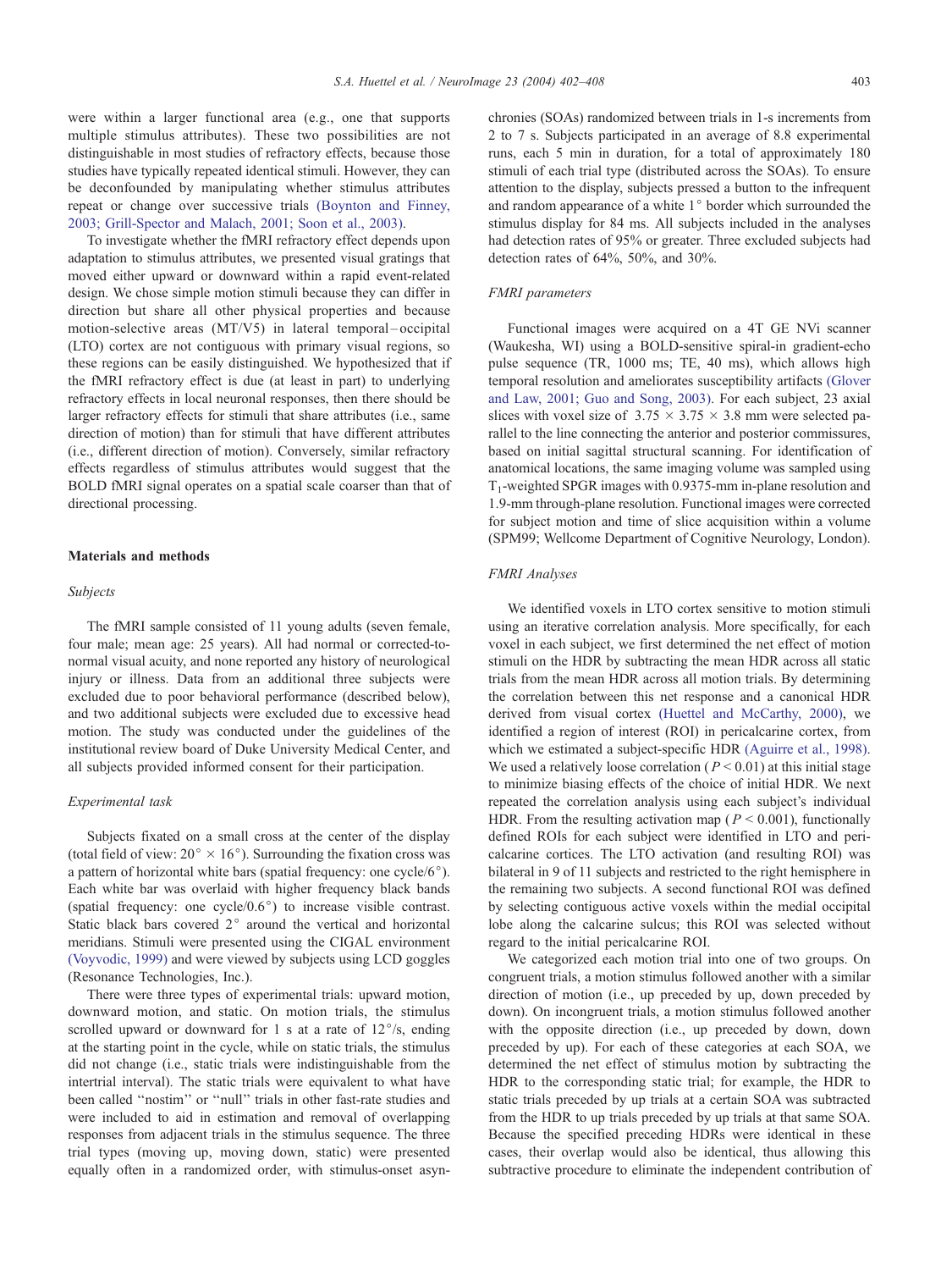the preceding trial [\(Buckner et al., 1998; Burock et al., 1998;](#page-5-0) Woldorff, 1993), so that direct comparison could be made between the responses to the current stimulus across the different SOAs.

## Results

The presentation of a brief motion stimulus reliably evoked activity in LTO and pericalcarine cortices. Within LTO cortex, there were more active voxels in the right hemisphere than the left hemisphere across subjects  $[t(10) = 3.42, P \le 0.01]$ . Within both regions, we observed a standard BOLD hemodynamic response with a peak mean percentage signal change over baseline of about 0.5% at 4 s following stimulus onset.

Fig. 1 shows the mean response in the LTO and pericalcarine ROIs across SOA durations for all stimuli regardless of whether direction of motion differed from that of the previous stimulus. As expected, there was a refractory effect of prior stimulus presentation, such that the BOLD hemodynamic response increased with increasing SOA, for both regions of interest. The magnitude of the refractory effect, defined as the reduction in mean amplitude at time points  $3-5$  between minimal and maximal SOAs, was approximately 40% in LTO and 60% in pericalcarine cortex. For LTO, the specific refractory effect values for SOAs  $2-6$  s (compared to SOA 7s) were  $37\%$ ,  $46\%$ ,  $41\%$ , 19%, and 31%. For pericalcarine cortex, the refractory effects for SOAs 2 – 6 s (compared to SOA 7 s) were 59%, 33%, 26%, 16%, and 16%.



Fig. 1. FMRI refractory effects in lateral temporal – occipital (LTO) and pericalcarine cortices. Plotted is the mean fMRI BOLD response to a 1-s presentation of moving bars as a function of the time since the preceding stimulus or stimulus-onset asynchrony (SOA). Within both LTO (A) and pericalcarine (B) regions, the fMRI response increases significantly with increasing time since the previous stimulus. This attenuation at short SOAs demonstrates the refractory effect in the fMRI BOLD hemodynamic response.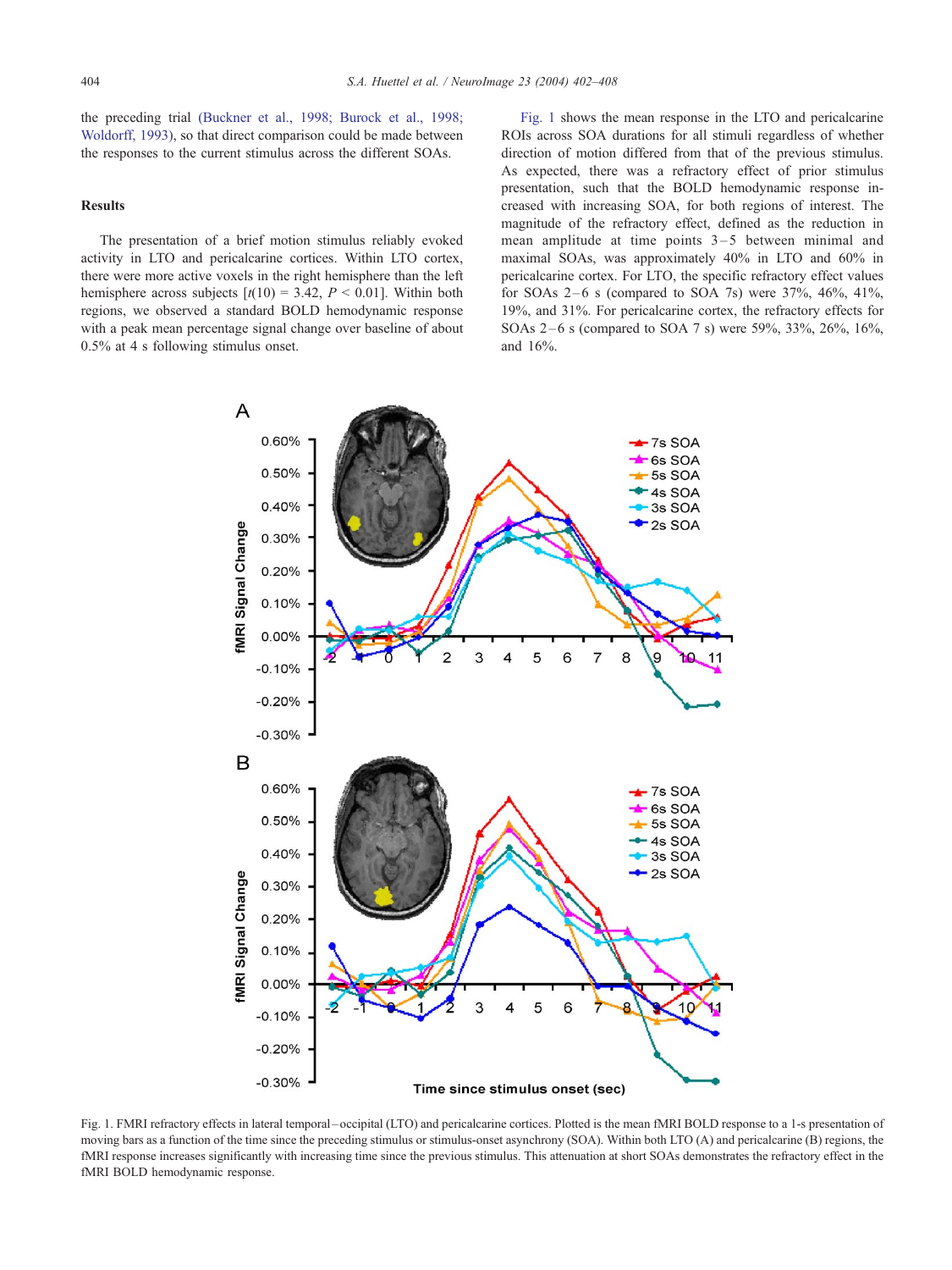#### Direction specificity of the refractory effect

We next evaluated whether refractory effects were present in each ROI for each motion-congruency condition using a repeatedmeasures ANOVA with factors of SOA (six levels: 2, 3, 4, 5, 6, 7 s SOAs) and time point of the hemodynamic response around its peak (three levels: 3, 4, 5 s following onset). It is important to recognize that the same physical stimuli were compared across all analyses, the only differences being the direction of motion and the relative timing of the preceding stimulus.

In LTO cortex, BOLD amplitude decreased at short SOAs in the congruent condition  $[F(5,50) = 3.00; P < 0.05]$  but was not different across SOAs in the incongruent condition  $F(5,50) =$ 0.84;  $P > 0.10$ ]. We also examined the interaction between these factors by including an additional factor of congruency (two levels: congruent, incongruent) in the ANOVA. We found a significant congruency  $\times$  SOA interaction  $[F(5,50) = 2.43; P \le 0.05]$ , indicating that congruency has a significant effect upon the magnitude of this amplitude reduction.

Likewise, in the pericalcarine cortex, BOLD amplitude decreased at short SOAs in the congruent condition  $[F(5,50) =$ 2.84;  $P \le 0.05$ ], but was unchanged across SOAs in the incongruent condition  $[F(5,50) = 0.72; P > 0.10]$ . There was also a significant congruency  $\times$  SOA interaction in the combined

ANOVA  $[F(5,50) = 6.04; P \le 0.01]$ . These results mean that, for both regions, the BOLD fMRI refractory effect is present for congruent trials but not for incongruent trials.

Fig. 2 shows the effects of stimulus congruency for both brain regions investigated. For clarity, we have collapsed the data into "short SOA" conditions (i.e.,  $2-4$  s) and "long SOA" conditions  $(i.e., 5-7 s)$ . Visible is the considerable attenuation of the response in the congruent condition. To ensure that this representation did not affect the analyses, we repeated the above ANOVAs using only two levels of SOA (short and long) in each analysis. As before, significant refractory effects were found in the congruent conditions for both LTO  $[F(1,10) = 8.24; P \le 0.05]$  and pericalcarine cortices  $[F(1,10) = 6.74; P \le 0.05]$ , but no refractory effects were present in the incongruent conditions for either region ( $P > 0.10$ ). Combined ANOVAs that included the congruent and incongruent conditions revealed that the congruency  $\times$  SOA interaction was significant for both the LTO  $[F(1,10) = 5.11; P \le 0.05]$  and pericalcarine  $[F(1,10) = 9.79; P < 0.05]$  regions.

We additionally compared the magnitude of attenuation across subjects for each ROI. In the LTO ROI, the mean hemodynamic response at short SOAs was attenuated by more than 40% in the congruent condition, and this effect was significant across subjects  $[t(10) = 2.87; P < 0.05]$ . The attenuation in the incongruent case was only 12% and was not significant  $[t(10) = 1.54; P > 0.10]$ . In



Fig. 2. Dependence of the fMRI refractory effect upon stimulus attributes. Shown are the mean fMRI BOLD responses to motion stimuli as a function of whether the direction of motion was the same as (left column) or changed from (right column) that of the previous stimulus. When the direction of motion repeated, the amplitude of the fMRI response was significantly smaller at short SOAs  $(2-4 s)$  than at long SOAs  $(5-7 s)$ , for both LTO (A) and pericalcarine cortices (C). However, when the direction of motion changed, there were no significant refractory effects for either region (B, D). These results demonstrate that the fMRI refractory effect depends upon repetition of particular stimulus attributes, not merely upon repetition of the same general stimulus class.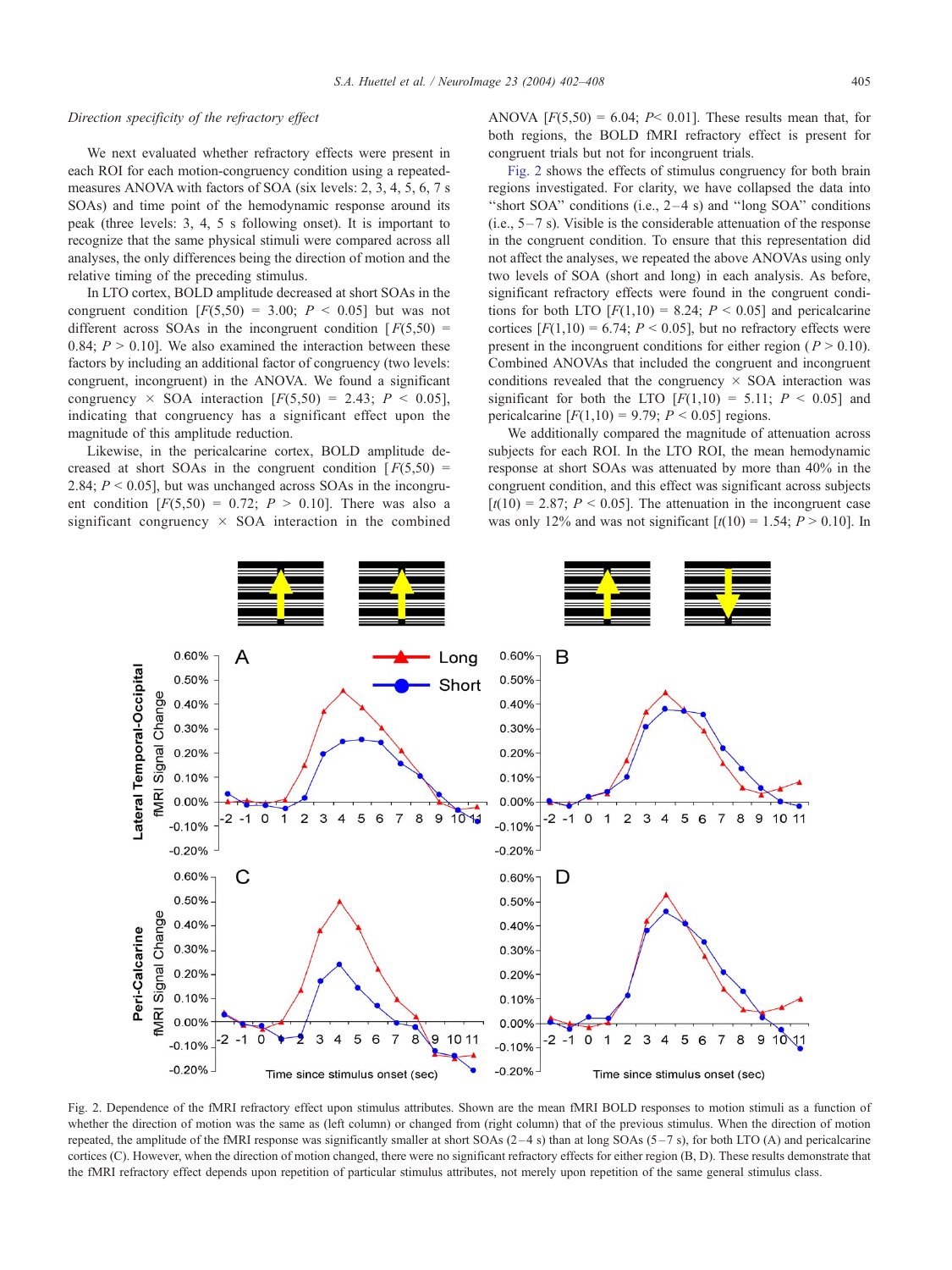pericalcarine cortex, there was significant attenuation in the congruent condition of more than 55%  $[t(10) = 2.60; P < 0.05]$  but again only a much smaller (8%), nonsignificant attenuation in the incongruent condition  $[t(10) = 0.58; P > 0.10]$ . Thus, at interstimulus intervals of  $2-4$  s, there were very large refractory effects in the congruent condition but no significant refractory effects in the incongruent condition.

#### Discussion

Our results provided support for three specific conclusions. First, the BOLD fMRI response exhibits a refractory effect to repeated presentation of motion stimuli, consistent with results using other stimulus types. Second, the refractory effect was present for congruent motion stimuli but was largely absent for incongruent motion stimuli, even at short stimulus durations. Third, similar direction specificity was found in both LTO and pericalcarine cortices. We consider the implications of each of these results in turn.

#### Attribute-specific refractory effects

In this experiment, we identified refractory effects in the BOLD fMRI response using a novel experimental paradigm and stimulus modality. Previous studies have investigated the nonlinearity of the BOLD response using two primary approaches. In the durationbased approach, researchers evaluate whether the fMRI response to a long-duration stimulus is equivalent to the linear combination of multiple short-duration responses [\(Birn et al., 2001; Boynton et al.,](#page-5-0) 1996; Huettel et al., 2004; Robson et al., 1998; Vazquez and Noll, 1998). In the paired-pulse approach adapted from electrophysiology, researchers present two or more discrete stimuli in rapid succession, measuring whether the response to the second stimulus in a pair changes as a function of the intrapair interval [\(Boynton](#page-5-0) and Finney, 2003; Buckner et al., 2000; Dale and Buckner, 1997; Friston et al., 1998; Huettel and McCarthy, 2000, 2001; Huettel et al., 2001; Soon et al., 2003).

While these previous approaches have provided important information about refractory effects, they are not ideal designs for other research questions. For example, the paired-pulse approach uses long intertrial intervals to ensure full recovery of the fMRI response between successive pairs, resulting in a relatively low density of stimuli per unit time and limited statistical power. More efficient rapid event-related designs present stimuli with short but jittered interstimulus intervals [\(Birn et al., 2002; Burock et al., 1998;](#page-5-0) Liu et al., 2001; Miezin et al., 2000; Woldorff, 1993). The current results demonstrate that fMRI refractory effects can be observed using a rapid event-related paradigm, even when events are spaced as closely as a few seconds apart. We note that examination of the gross response to each stimulus revealed a substantial overlap from the previous trial, as expected based upon the short intervals used. However, as has been demonstrated previously, removal of the previous-trial response using subtraction resulted in clean hemodynamic responses [\(Buckner et al., 1998; Burock et al., 1998; Wol](#page-5-0)dorff, 1993). However, fast-rate designs can potentially introduce effects of earlier stimuli in the sequence. For example, in the present study, the response to 6-s SOA stimuli was somewhat less than that to the 5-s SOA stimuli in both regions. Subsequent analysis of the random stimulus sequence revealed that the 6-s SOA stimuli had been randomly preceded by shorter SOAs, on average, than any

other condition. Additional work will be necessary to quantify the effects of multiple preceding stimuli upon refractory effects.

Despite substantial interest in the fMRI refractory effect both for improvement of experimental analyses and for potential localization of function, there is a paucity of studies that have investigated the attribute specificity of this effect. A recent study by [Soon et al. \(2003\)](#page-6-0) using a paired-pulse design investigated refractory effects in visual cortical regions to the presentation of either repeated or different faces. They found significant refractory effects in calcarine and fusiform cortices, with activity in both regions reduced at 3-s SOA compared to 6-s SOA, consistent with earlier results [\(Huettel and McCarthy, 2001\).](#page-5-0) They further found that activity in midfusiform cortex, which is generally most faceselective, had a greater reduction when the same face was repeated than when different faces were presented. However, within calcarine cortex and posterior fusiform cortex, face congruency did not influence the refractory effect.

In another recent fMRI study, [Boynton and Finney \(2003\)](#page-5-0) presented static gratings of either similar or different orientation in a paired-pulse design. Although refractory effects were found in all visual regions, the responses in primary visual cortex (V1) and in secondary visual area (V2) were not affected by the congruency of the orientations, while in higher visual cortical areas (V3, V4v) there were orientation-specific effects. These results stand in contrast with those of an earlier report that found that changing the orientation of a stimulus in a blocked design resulted in an increase in fMRI signal in V1 proportional to the angle of change [\(Tootell et al., 1998\).](#page-6-0)

Combined with the results from the present study, these studies suggest that stimulus attributes can influence the fMRI refractory effect, such that repeating a stimulus attribute results in reduced activity compared to changing that attribute. Yet, several issues remain unsettled, notably whether attribute-selective effects exist in primary visual cortical regions and whether the refractory effect can be essentially eliminated, even at short intervals, under appropriate conditions. We discuss these issues in the following section.

#### Implications for fMRI studies of cortical organization

The relative contributions of electrophysiological and vascular components to the fMRI refractory effect remain poorly understood, and both may contribute to the fMRI data [\(Boynton and](#page-5-0) Finney, 2003). Electrophysiological studies have clearly demonstrated that refractory effects influence the amplitude of local field potentials associated with neuronal activity [\(Allison, 1962; Naata](#page-5-0)nen and Picton, 1987; Nelson and Lassman, 1973; Woods et al., 1980) and can themselves be heavily influenced by attention [\(Woldorff and Hillyard, 1991\).](#page-6-0) However, electrophysiologically measured refractory periods are generally short, often less than a second, with longer latency components having more extended refractory effects [\(Allison, 1962; Naatanen and Picton, 1987;](#page-5-0) Nelson and Lassman, 1973; Woods et al., 1980). For example, intracranial electrode recordings in human inferior occipital cortex indicate that the refractory period to the presentation of brief color stimuli is only a few hundred milliseconds in duration [\(Allison et](#page-5-0) al., 1993). In contrast, the fMRI refractory effect resolves over a duration of about 6 s for all stimulus types tested so far [\(Boynton et](#page-5-0) al., 1996; Huettel and McCarthy, 2000; Huettel et al., 2001; Robson et al., 1998; Soon et al., 2003; Vazquez and Noll, 1998). This discrepancy suggests that electrophysiological refractory effects alone cannot fully explain the fMRI refractory effect. Future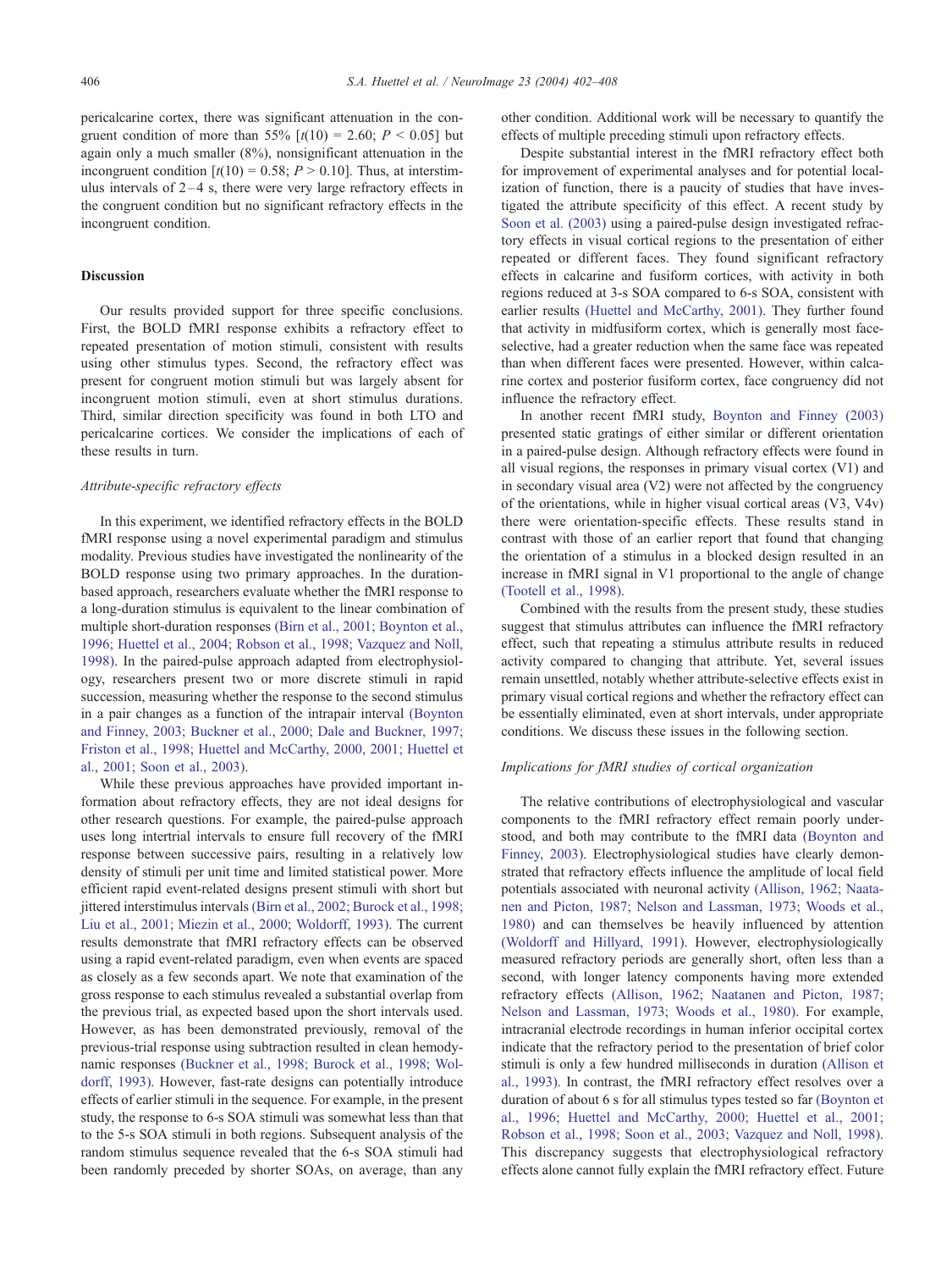<span id="page-5-0"></span>studies employing both electrophysiological and hemodynamic measures, using identical paradigms and contrasts, seem likely to be particularly useful for helping to delineate the source of these attribute specificity effects.

One approach that holds promise for addressing this issue is the use of stimulus adaptation paradigms (Grill-Spector and Malach, 2001), such as used in the present study for stimulus attributes. As previously implemented, after repeatedly presenting a stimulus to induce adaptation of the fMRI response, a slightly different stimulus can be presented and the recovery from adaptation measured. Large recovery in a brain region indicates that the region is sensitive to the manipulated attribute, while continued adaptation indicates insensitivity. A fundamental assumption of adaptation approaches is that the vascular response to which fMRI is sensitive is measured at a coarser scale than the true functional organization of cortex, meaning that the same pattern of observed hemodynamic activity could reflect any number of patterns of neuronal activity.

Our results support the use of adaptation paradigms, in that we found that congruent stimuli evoked a smaller fMRI response than incongruent stimuli. Yet, such congruency effects were found not only in motion-selective cortex, but in pericalcarine cortex as well. The latter result differs from those of [Soon et al. \(2003\)](#page-6-0) and Boynton and Finney (2003) but is consistent with the results of [Tootell et al. \(1998\).](#page-6-0) Of particular interest is the discrepancy between the current results and those of Boynton and Finney, who used line gratings with different orientations. While V1 neurons known as simple cells are sensitive for line orientation but not direction of motion, neurons known as complex cells respond preferentially to stimuli moving in one direction or another (Hubel and Wiesel, 1959), through integration of information from multiple simple cells. We speculate that should the fMRI refractory effect result from changes in the coupling between neuronal activity and the vascular response, this coupling could be driven primarily by such integrative cells, as their activity may be most predictive of the future metabolic demands of a brain region.

We finally note that our results have implications for the vascular source of the fMRI refractory effect. Even at short SOAs of  $2-4$  s, at which refractory effects are typically robustly observed, the fMRI BOLD response to incongruent stimuli was not significantly different from its maximal value. While the lack of a significant effect for this condition does not necessarily imply that no such effect, even one of a small magnitude, exists, it does suggest that the refractory effect may be largely independent of large vessel contributions (i.e., veins draining from regions that span multiple attribute values). That is, if large veins experience vascular refractoriness, then the refractory effect should likely have been present for both the congruent and incongruent stimuli. Instead, the BOLD refractory effect may depend upon properties of the local microvasculature, thus perhaps providing potentially better localization of function than the standard BOLD effect. The use of diffusion-weighted fMRI pulse sequences to isolate signal from different vascular compartments, in conjunction with adaptation designs like that used in the present study, will allow finer spatial characterization of vascular compartments and will prove important for future studies of refractory effects.

#### Acknowledgments

We thank Elise Dagenbach, Evan Gordon, Richard Sheu, and Jon Smith for assistance in data collection and analysis. This research was supported by NIDA 16214 (SAH), and by NIMH R01 60415 and NINDS P01 41328-PR2 (MGW). OOO was supported by the Medical Scientist Training Program at DUMC.

## References

- Aguirre, G.K., Zarahn, E., D'Esposito, M., 1998. The variability of human, BOLD hemodynamic responses. NeuroImage 8, 360 – 369.
- Allison, T., 1962. Recovery functions of somatosensory evoked responses in man. Electroencephalogr. Clin. Neurophysiol. 14, 331 – 343.
- Allison, T., Begleiter, A., McCarthy, G., Roessler, E., Nobre, A.C., Spencer, D.D., 1993. Electrophysiological studies of color processing in human visual cortex. Electroencephalogr. Clin. Neurophysiol. 88, 343 – 355.
- Birn, R.M., Saad, Z.S., Bandettini, P.A., 2001. Spatial heterogeneity of the nonlinear dynamics in the FMRI BOLD response. NeuroImage 14,  $817 - 826$
- Birn, R.M., Cox, R.W., Bandettini, P.A., 2002. Detection versus estimation in event-related fMRI: choosing the optimal stimulus timing. Neuro-Image 15, 252 – 264.
- Boynton, G.M., Finney, E.M., 2003. Orientation-specific adaptation in human visual cortex. J. Neurosci. 23, 8781-8787.
- Boynton, G.M., Engel, S.A., Glover, G.H., Heeger, D.J., 1996. Linear systems analysis of functional magnetic resonance imaging in human V1. J. Neurosci. 16, 4207 – 4221.
- Buckner, R.L., Goodman, J., Burock, M., Rotte, M., Koutstaal, W., Schacter, D., Rosen, B., Dale, A.M., 1998. Functional-anatomic correlates of object priming in humans revealed by rapid presentation eventrelated fMRI. Neuron 20, 285 – 296.
- Buckner, R.L., Snyder, A.Z., Sanders, A.L., Raichle, M.E., Morris, J.C., 2000. Functional brain imaging of young, nondemented, and demented older adults. J. Cogn. Neurosci. 12, 24 – 34.
- Burock, M.A., Buckner, R.L., Woldorff, M.G., Rosen, B.R., Dale, A.M., 1998. Randomized event-related experimental designs allow for extremely rapid presentation rates using functional MRI. NeuroReport 9, 3735 – 3739.
- Dale, A.M., Buckner, R.L., 1997. Selective averaging of rapidly presented individual trials using fMRI. Hum. Brain Mapp. 5, 329 – 340.
- Friston, K.J., Josephs, O., Rees, G., Turner, R., 1998. Nonlinear eventrelated responses in fMRI. Magn. Reson. Med. 39, 41-52.
- Glover, G.H., Law, C., 2001. Spiral-in/out BOLD fMRI for increased SNR and reduced susceptibility artifacts. Magn. Reson. Med. 46, 515 – 522.
- Grill-Spector, K., Malach, R., 2001. fMR-adaptation: a tool for studying the functional properties of human cortical neurons. Acta Psychol. 107,  $293 - 321$
- Guo, H., Song, A.W., 2003. Single-shot spiral image acquisition with embedded z-shimming for susceptibility signal recovery. J. Magn. Reson. Imaging 18, 389 – 395.
- Hubel, D.H., Wiesel, T.N., 1959. Receptive fields of single neurones in the cat's striate cortex. J. Physiol. 148, 574 – 591.
- Huettel, S.A., McCarthy, G., 2000. Evidence for a refractory period in the hemodynamic response to visual stimuli as measured by MRI. Neuro-Image 11, 547 – 553.
- Huettel, S.A., McCarthy, G., 2001. Regional differences in the refractory period of the hemodynamic response: an event-related fMRI study. NeuroImage 14, 967 – 976.
- Huettel, S.A., Singerman, J., McCarthy, G., 2001. The effects of aging upon the hemodynamic response measured by functional MRI. Neuro-Image 13, 161 – 175.
- Huettel, S.A., McKeown, M.J., Song, A.W., Hart, S., Spencer, D.D., Allison, T., McCarthy, G., 2004. Linking hemodynamic and electrophysiological measures of brain activity: evidence from functional MRI and intracranial field potentials. Cereb. Cortex 14, 165 – 173.
- Liu, T.T., Frank, L.R., Wong, E.C., Buxton, R.B., 2001. Detection power, estimation efficiency, and predictability in event-related fMRI. Neuro-Image 13, 759 – 773.